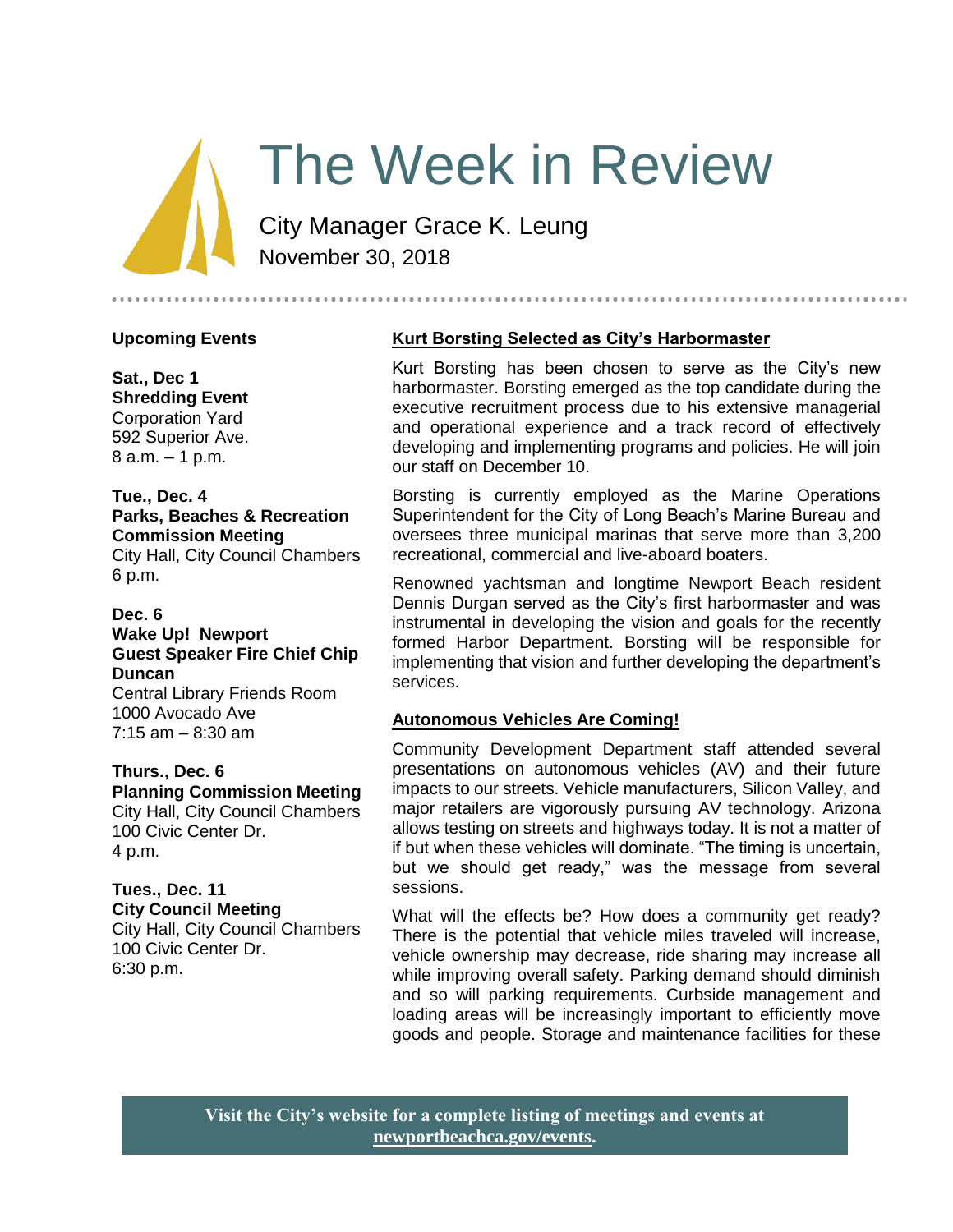**Wed., Dec. 12-14 Coastal Commission** City Hall, City Council Chambers 100 Civic Center Dr. 9 a.m.

#### **Thurs., Dec. 13 Zoning Administrator Mtg.**

City Hall, Corona del Mar Conference Room (Bay1E) 100 Civic Center Dr. 3 p.m.

# **Thurs., Dec. 13 City Arts Commission Meeting**

Central Library Friends Room 1000 Avocado Ave 5 p.m.

# **Mon., Dec. 17 Board of Library Trustees Meeting**

Small Conference Room, Central Library 1000 Avocado Ave 5 p.m.

new vehicles may be necessary. Improved maintenance of "AV ready" roadways will be important and where will those funds come from. These issues and more await the City as it addresses the future of mobility in the upcoming General Plan update.

# **Coastal Permit Jurisdictional Boundaries**

City staff have been in discussions with the Coastal Commission staff regarding how to determine the location of jurisdictional boundaries for coastal development permits. The issue arose when the Coastal Commission staff determined that a recent City approval of a coastal development permit for replacement bulkhead was invalid because the development was located within their jurisdiction. City staff conducted a conference call with Coastal Commission staff from the South Coast District Office in Long Beach and the Mapping Unit in San Francisco and Santa Cruz in order to prevent this from happening in the future. It was agreed that the certified Post-LCP Certification Permit and Appeal Jurisdiction Map is the most accurate depiction of the jurisdiction boundaries and should be used by the City for the dayto-day administration of the certified Local Coastal Program. However, there may be times when the Coastal Commission staff's assistance is needed for clarification and information concerning the precise location of the jurisdictional boundary. In special circumstances, an applicant may need to obtain an official boundary determination from the Mapping Unit if a more in-depth analysis of factors used to determine jurisdictional boundaries is needed.

# **Lido Marina Village Farmers' Market**

Staff from Community Development and Recreation met with Lido Marina Village property owners to discuss next steps to implement a long-term license agreement to govern use of the public right-of-way on Via Oporto for a weekly certified farmers' market. Staff expects to bring the license agreement forward for City Council consideration in early 2019. The market has been operating under a special event permit since its inception in May 2018. Designs for use of permanent removable bollards as traffic control measures were also discussed at the meeting.

#### **Newport Crossing Study Session and Draft EIR**

A study session on the Newport Crossings Mixed-Use Project will be held by the Planning Commission on Thursday, December 6, 2018, at 4 p.m., in the Council Chambers at City Hall. The project would redevelop the existing 58,277-square-foot commercial center known as MacArthur Square, 4251-5 Martingale Way, with a mixed-use development consisting of 350 residential dwelling units, 7,500 square feet of commercial space, and a 0.5-acre public park. The purpose of the study session is to provide the Planning Commission and general public with the opportunity to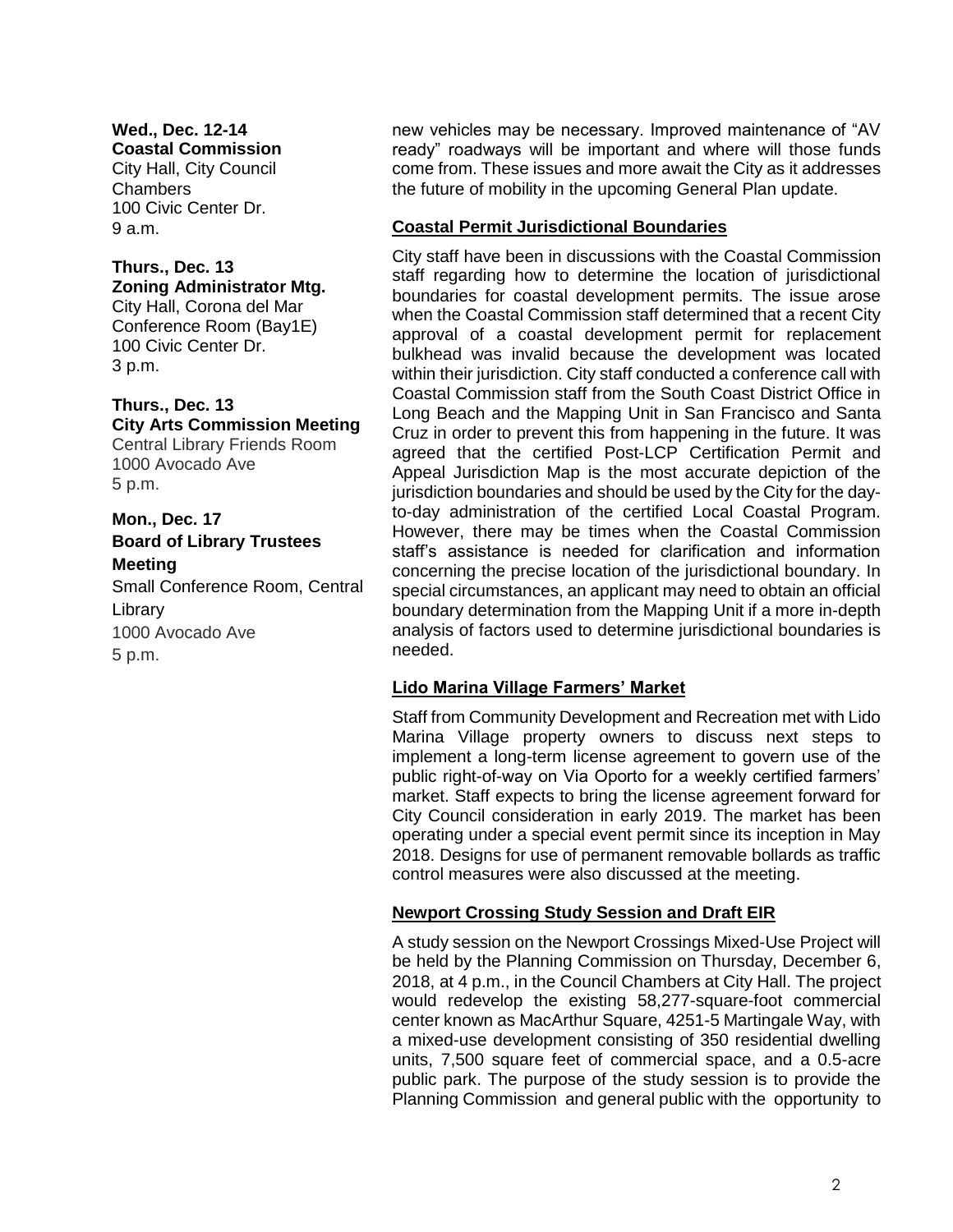learn about the project. In addition, a Draft Environmental Impact Report (DEIR) has been completed for the project and released for public review on November 30, 2018. The public comment period will remain until January 11, 2019. The DEIR can be accessed online at [http://www.newportbeachca.gov/ceqa.](http://www.newportbeachca.gov/ceqa) The Planning Commission will not be taking action on either the project or DEIR at the study session.

# **Coastal Commission December Meeting**

The California Coastal Commission will hold their next meeting (December 12-14) in the Council Chambers at City Hall. The December 12 agenda includes a public hearing on the final part of the City's Local Coast Program (LCP) "Clean-up" Amendment. This amendment would amend the certified LCP Implementation Plan to add a new provision recognizing locally approved modifications and variances, restore existing Zoning Code height limit exceptions in the Shoreline Height Limit Area, allow larger additions to nonconforming structures, and revise language relating to the waiver of future protection in shoreline hazardous areas.

Please note that the Thursday, December 13 agenda includes an item related to oil facilities in Long Beach, which may draw large crowds.

## **FEMA Flood Map Update**

FEMA's revised Flood Insurance Rate Map (flood map) will be effective March 21, 2019. The updated flood map designates areas in the City most prone to flooding from possible storm events or waves. Property owners newly affected by the new flood map will receive a letter in the mail that informs them of the upcoming effective date, the requirement to have flood insurance, and the potential eligibility for reduced flood insurance rates. The letter is posted on the City's website which can be found here:<https://www.newportbeachca.gov/fema>

#### **Gondola Adventures, Inc. Relocation**

A building permit was recently issued to Gondola Adventures, Inc. to install their modular office building at Bayside Village commercial marina, 3101 West Coast Highway. The gondola boats will be docked within the existing marina slips accessible from the property. The office will be used for general office operations, storage, and setup area for gondola tours and include an attached restroom to serve employees and customers.

#### **Newport Village Update**

The Newport Village mixed-use project (located along the north and south parcels adjacent to West Coast Highway in Mariners' Mile) was recently resubmitted to the Community Development Department. The revised project site has been reduced from 11.3 to 9.4 acres in area and the project's commercial floor area has been reduced to comply with floor area ratio minimums (0.25 and 0.35 on the north and south parcels respectively). The proposed residential development includes 14 condominiums on a portion of the south parcel and 108 apartment units on the north parcel. A public scoping meeting will be scheduled in 2019 once the CEQA process is initiated and a consultant has been selected.

#### **Balboa Peninsula Stakeholder Meeting**

Community Development held its semi-annual Balboa Peninsula stakeholder meeting for District 1. The meeting brought residents, restaurant operators, and City staff together to discuss topics which included trend in crime rates, best management practices for late night restaurant operations, and pending applications for new or proposed changes to existing restaurants.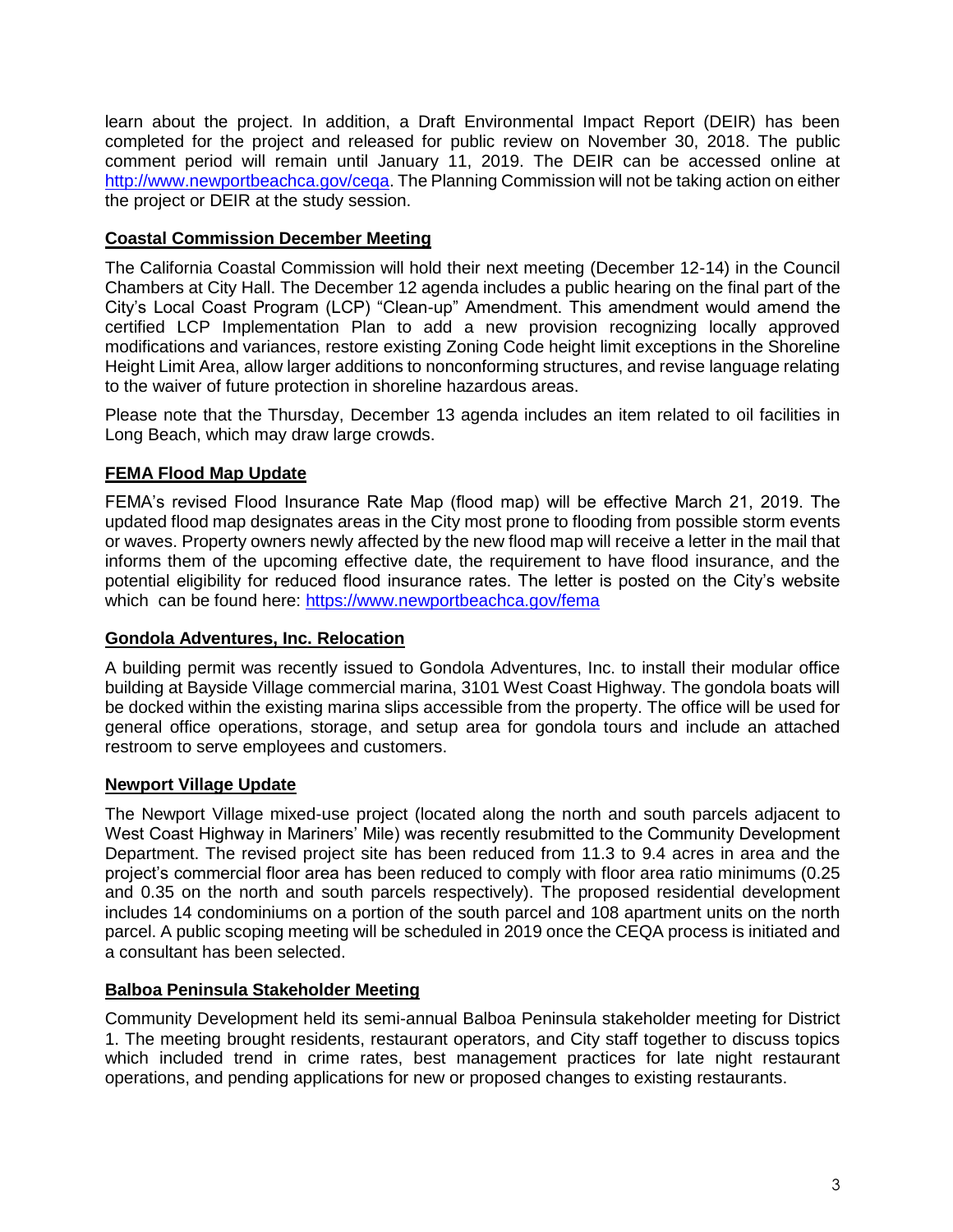# **Automated External Defibrillators (AEDS) Installed at Civic Center**

Approximately 890 deaths from coronary heart disease occur outside of the hospital or emergency room every day. Most of these deaths are due to the sudden loss of heart function or sudden cardiac death. A number of these victims, up to 60 percent, might have been saved if automated external defibrillators (AEDs) were immediately available. Chances of survival from sudden cardiac death diminish by 7 - 10 percent for each minute without immediate CPR or defibrillation. After 10 minutes, resuscitation rarely succeeds. An AED is an electronic device designed to deliver an electric shock to a victim of sudden cardiac arrest. Ventricular fibrillation may be restored to normal rhythm up to 60 percent of the time if treated promptly with an AED.

The Newport Beach Fire Department has secured four AEDs for the Civic Center and they are located in the following areas:

Bay  $A - 1^{st}$  Floor (between cashier & CDD) Bay  $B - 2^{nd}$  Floor (between HR & Fire) Bay  $C - 1$ <sup>st</sup> Floor (Permit Counter) Bay D - 2<sup>nd</sup> Floor (near Crystal Cove Conference Room)

They are ready for use in the event of an emergency. If you have questions, please call the fire department at 949-644-3355.

# **Treasury Report**

The October 2018 Treasury Report is available on the City's website at [www.newportbeachca.gov/treasury.](https://www.newportbeachca.gov/government/departments/finance/financial-reporting-division/financial-information/treasury-reports) As of October, the City's portfolio totaled just over \$244 million, from all sources. Roughly \$36 million of this portfolio was highly liquid, meaning it was available for cash flows associated with day-to-day operations and cash funding of major construction expenditures.

The short-term portfolio (\$195 million) had a weighted average effective maturity of 1.77 years. With interest rates on the rise, the total return for the short-term portfolio was suppressed by unrealized losses from the declining market value of bonds (bond values move inversely to the direction of interest rates). Including these unrealized losses, the trailing twelve months' total return was 0.61%. This return compared favorably to our benchmark for the same period, the BAML 1-3 Year Treasury index, which returned 0.25%. The income yield on the portfolio, a better measure of income derived from the portfolio, was 1.68%.

#### **McFadden Plaza Maintenance**

The Field Maintenance Concrete Crew recently removed older wall planters that were surrounding the public restrooms adjacent to the Newport Pier. The existing plants were relocated to surrounding areas of the plaza, and the walls and soil were removed with a new concrete pathway poured in its place. This opened up the entrances to the restrooms and surrounding area for better pedestrian access and view. The smaller tree planters were refreshed and outfitted with skateboard stoppers that continue to allow visitors a place to sit and relax.

#### **Southern California Edison Scheduled Street Work**

Southern California Edison has been working all this week during the evening hours on vaults and pulling cables. Streets scheduled for work are Lafayette and Lido Park, West Marine Parking Lot, Jamboree/PCH and Bay Avenue 7th Street. On the night of November 27th Edison worked on Lafayette and Lido Park and on the 28th the West Marine Parking Lot. Due to rainy weather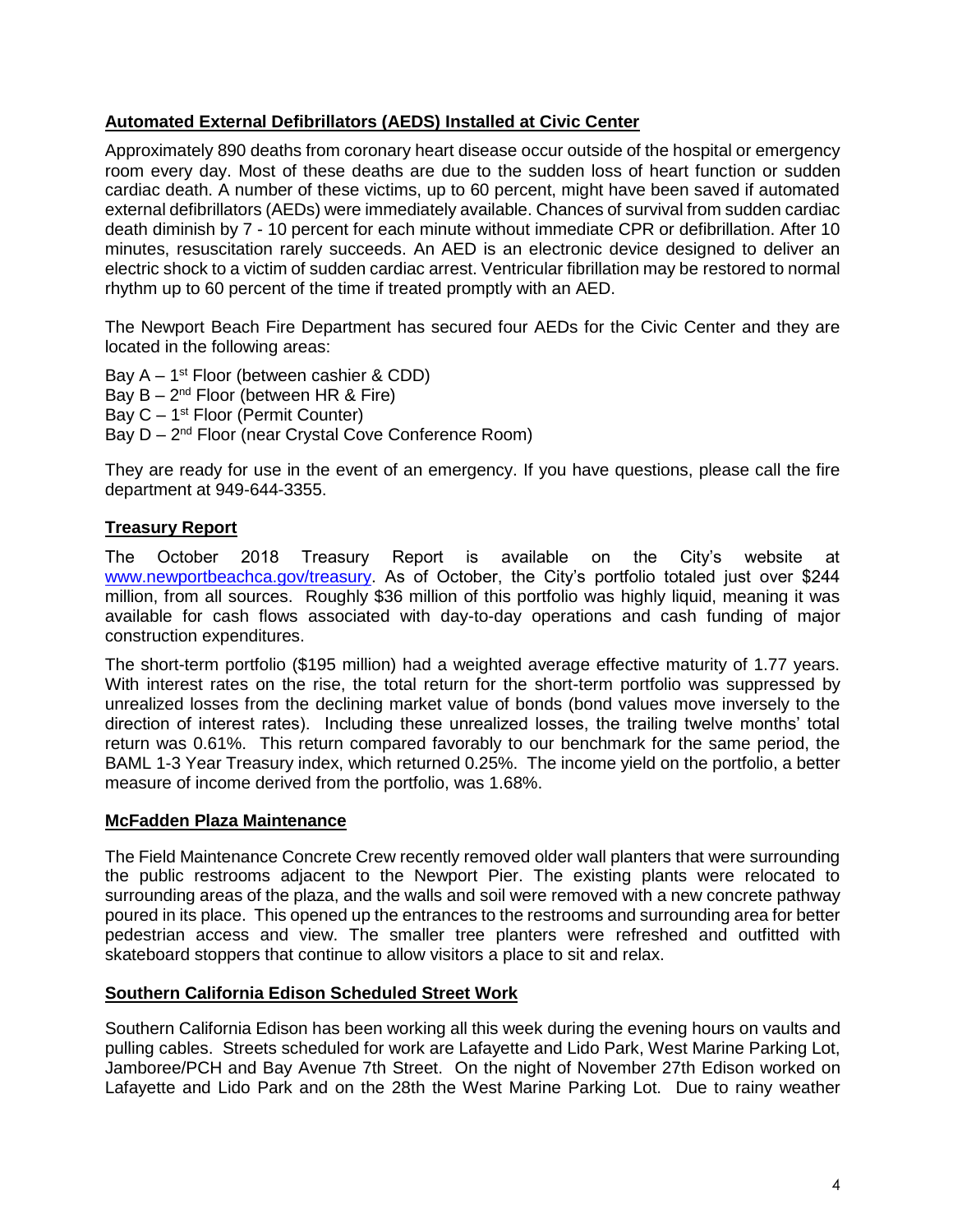conditions work scheduled for the 29th on Jamboree/PCH and for the 30th on Bay Avenue at 7th Street will be rescheduled.

# **Lido Village & West Newport Water Main Replacement**

Construction for the Lido Village and West Newport Water Main Replacement project continues to progress. Since our last update, the contractor has completed water main replacements on West Coast Highway, Lido Park Drive, 30th Street and 32nd Street. Water and sewer main replacement has also been completed on Via Oporto and Via Malaga. Crews are currently finishing up work on Marcus Avenue and will be completed by early December. The next scheduled water replacement work will take place on Lake Avenue but will be limited to the area between 32nd and 38th Street.

# **Thanksgiving Day rain**

On Thanksgiving day, with forecasted rain and a morning high tide, Utilities and Public Works planned and mobilized a crew of 28 people, working in the early morning hours to pump streets and neighborhoods on the Peninsula and Balboa Island. The Utilities Department maintains the tide valve system and the higher tides, which are seasonal, require the closing of tide valves so the streets do not flood with Bay water. Once closed, if it rains, the streets require pumping. Attached is a graphic that was created by the Orange County Register that illustrates the operation. The high tides for this Saturday's forecasted rain will be much lower.